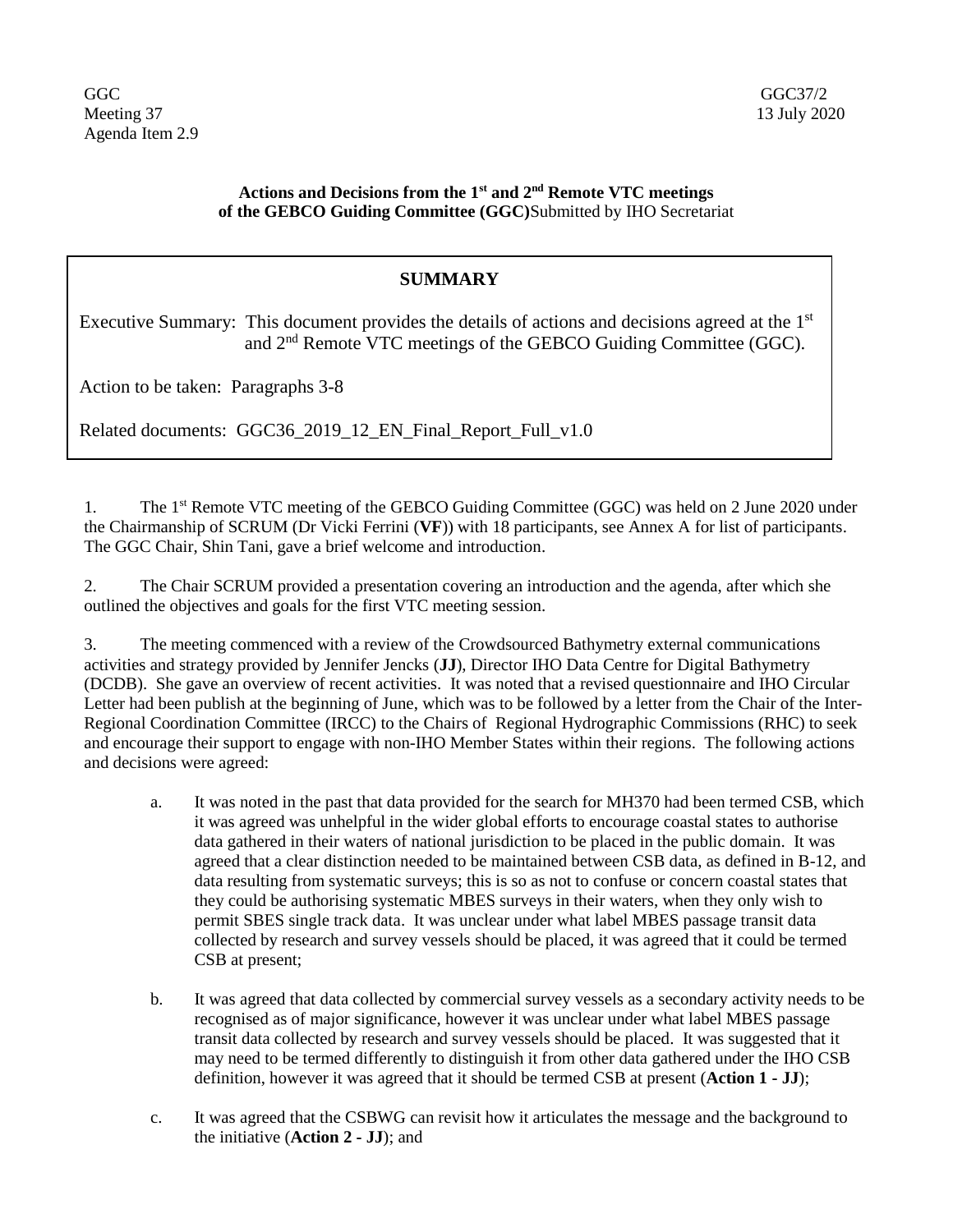d. It was agreed that there needed to be more and increased coordination between CSBWG and GEBCO activities, including Seabed 2030, with better feedback on what has been said and to whom (**Action 3 - JJ/VF/JMcMP**).

4. The Chair SCRUM provided an overview of the engagement with RHCs as well as IOC Regional events. She then highlighted the roles and activities of the RHC Ambassadors who had been identified, in particular how to strengthen the programme and harmonise the communication message:

- a. Chair and Vice-Chair SCRUM to discuss with BODC on best method for more rapid and timely updating of the GEBCO and Seabed 2030 websites (**Action 4 - VF/AB)**;
- b. It was agreed to look at identifying additional Ambassadors to cover all RHCs (**Action 5 - VF/AB**);
- c. It was identified that there was a need to have a common brand and style for GEBCO presentations (**Action 6 - HHS**);
- d. It was agreed that the acceptable data formats and the minimum metadata for submissions should be confirmed and articulated in a clearer manner (**Action 7 - TS/CR**);
- e. It was agreed that a new chapter in B-11 *GEBCO Cookbook* should be developed to cover data contribution aspects (**Action 8 - VF/AB**);
- f. It was recognised that presentations need to include the wide GEBCO activities rather than too much focus on Seabed 2030 (**Action 9 -All**); and
- g. Chair and Vice-Chair to develop a RHC communication plan (**Action 10 - VF/AB**).

5. The Vice-Chair TSCOM, Caitlyn Raines (**CR**), provided a brief presentation on Data Submissions and the new form which had been developed. The link to the form was provided: [https://www.gebco.net/about\\_us/contributing\\_data/.](https://www.gebco.net/about_us/contributing_data/) The Director DCDB provided some background to the development of the form and how it functions. The participants addressed the issue of how to better define the Data request approach to increase the provision of new data:

- a. It was agreed that a flow diagram of the data submission process should be generated to complement the form (**Action 11 - JJ/CR**);
- b. It was agreed that clear and conspicuous links should be included in the IHO, GEBCO and Seabed 2030 websites, which should be highlighted in presentations (**Action 12 - IHO/HHS/JMcMP**);
- c. Chair SCRUM highlighted that thorough definitions of the new TID grids were required (**Action 13 - TS/CR**);
- d. It was agreed that a website quick reference should be developed to complement a new B-11 chapter (**Action 14 - VF/AB**); and
- e. Chair SCRUM asked for guidance on metadata covering ENC data contributions, Vice-Chair TSCOM agreed to engage with the Chair of the Metadata WG to generate appropriate guidance (**Action 15 - CR**);

6. The Chair of SCRUM provided an overview introduction, including a quick recap of the previous session and some of the resultant actions completed in the intervening period. She particularly noted the progress in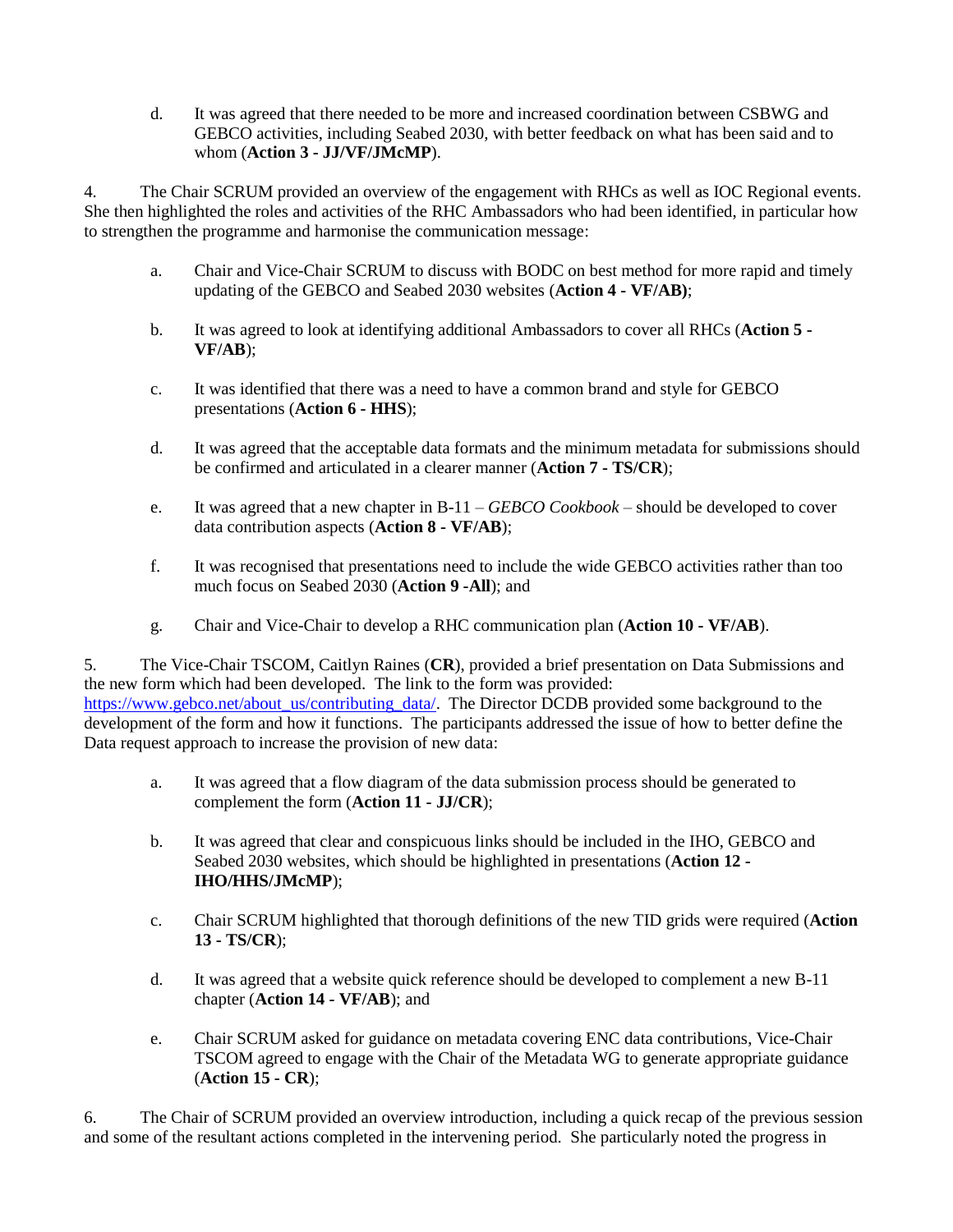improving and refreshing the GEBCO website, including revising the GEBCO group email contact list, subcommittee membership lists and user experience. She highlighted the identified actions to engage with IHO, IOC and Seabed 2030 regional groups, as well as message and material to support these activities. It was noted that funds could be flexed between budget lines, particularly unused travel funds, as long as Chair and vice-Chair GGC approval has been obtained:

- a. It was agreed to approach the IOC to investigate the identification and appointment of regional GEBCO/Seabed 2030 ambassadors, it was noted this could be initiated at the forthcoming IOC Executive Council 53 meeting (**Action 16 - Chair GGC**); and
- b. It was proposed that SCRUM should take the lead with communications to certain of the groups identified by SCOPE as being the key target groups (**Action 17 - VF**).

The Chair of SCOPE, Professor Hyo Hyun Sung (**HHS**), provided an introduction on GEBCO and Seabed 2030 communication and coordination, after which the general cooperation between the various element, mechanisms to promote the achievements of GEBCO subordinate bodies and the Seabed 2030 future strategy were discussed. She highlighted a number of related events which had taken place over the past few months, in particular the MTS webinar on *The role of industry in Seabed 2030*. She detailed a number of areas in which SCOPE was involved or planned to become involved:

- a. It was agreed that more effort should be focused on social network platforms and more use be made of those already established (**Action 18 - EC**);
- b. It was noted that the GEBCO-SNG was a closed group, she highlighted a comparison with Seabed 2030 and IHO sites. It was agreed that a review of the GEBCO-SNG should be undertaken and it was proposed to make it an open group or create a new site (**Action 19 – EC/BODC**);
- c. It was agreed that two different, but complementary, approaches were required: integrated management of the SNS for Facebook, and individual management of the other high-ranked and graphic-based SNS for targeting young generations (**Action 20 - EC**)
- d. It was agreed that more sharing of newsletters and presentation material should be an objective to ensure a common message and minimise duplication, this should be coordinated by SCOPE (**Action 21 - HHS**);
- e. It was proposed to update B-10 History of GEBCO to continue the momentum generated by the IHO centenary in 2021 (**Action 22 - HHS**);
- f. It was agreed that the overall message should target those groups, who are not part of the knowledgeable community or directly engaged, it was identified there was a need develop the GEBCO and Seabed 2030 websites to include these potentially new participants (**Action 23 - HHS/JMcMP**);
- g. It was agreed that the CSBWG would take on the task of identifying IHO regional ambassadors for GEBCO, Seabed 2030 and CSB (**Action 24 - JJ**);

7. Co-Vice-Chair SCOPE, Eunmi Chang (**EC**), provided a brief on current virtual communications strategies, she identified a number of areas which needed to be addressed:

a. It was noted that there was currently a disconnect between the Seabed 2030 and SCOPE communication strategy plans, it was agreed this needed to be harmonized and the roles of Seabed 2030 and SCOPE in communication at target groups needed to be emphasised (**Action 25 - HHS/JMcMP)**);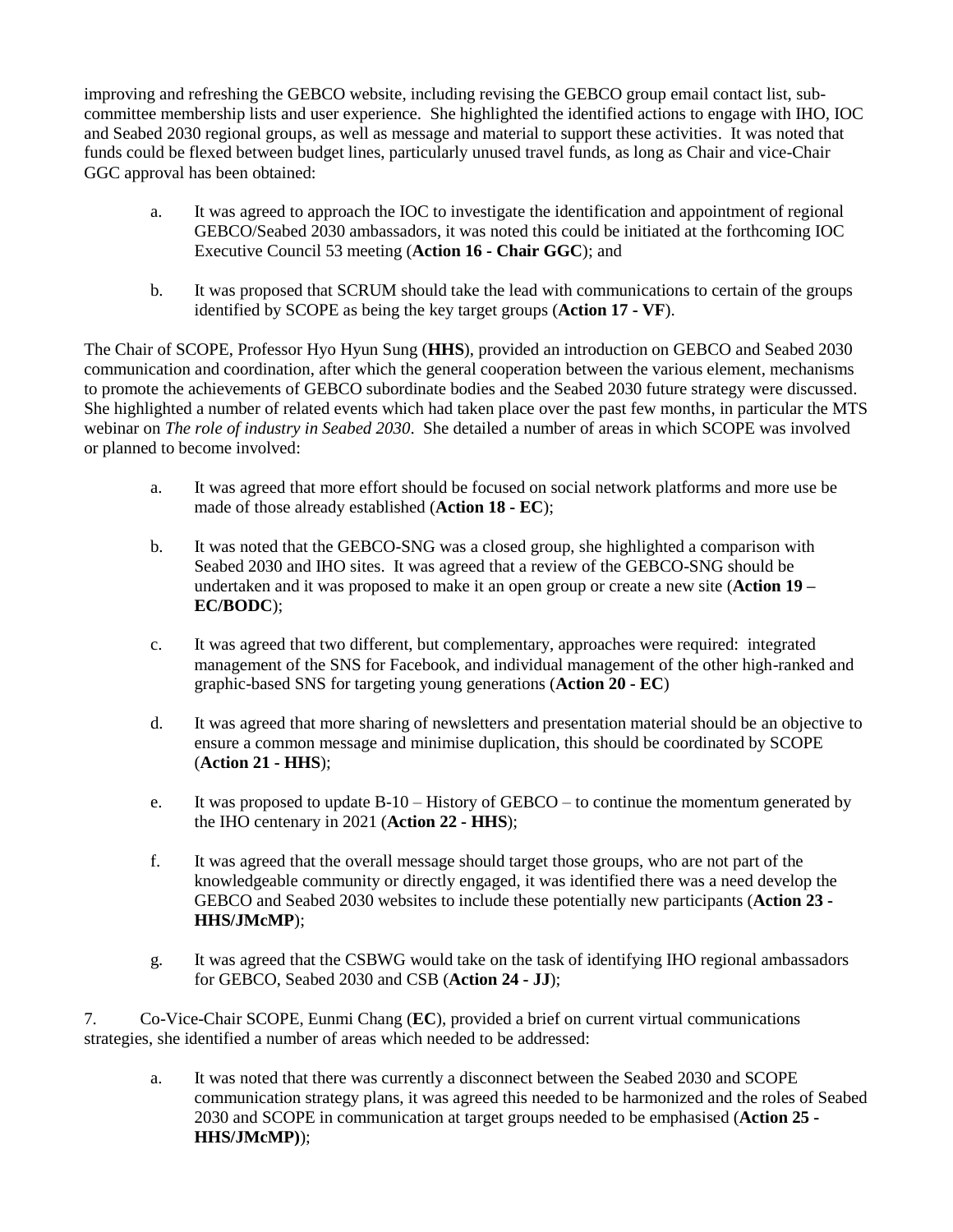- b. It was agreed that material for the top target groups needed to be developed (**Action 26 - EC**);
- c. It was noted that virtual communications between SCOPE members and into the target groups needed to be improved, methods to enact this were suggested (**Action 27 - HHS**);
- d. It was agreed that SCOPE should promote and highlight relevant IHO100 events and activities, and liaison should be commenced with the Communications and Public Relations Officer (CPRO), Sarah Jones Couture [\(sarah.jones.couture@iho.int\)](mailto:sarah.jones.couture@iho.int) at the IHO Secretariat (**Action 28 - EC**); and
- e. It was agreed that more use should be made of social media platform and analytical tools to manage the coordinated publication of posts, timing and message content, however content building for social media was identified as being the most critical task (**Action 29 – EC/CR**);

8. Co-Vice-Chair SCOPE, Tim Kearns (**TK**), provided a short brief on the position and future of the GEBCO Symposium. He covered the organizational structure, the funding mechanism and the costs of the event. He provided details on the forthcoming symposium programmed for January 2021 in Paris, he noted that it would be both a hybrid virtual and an in-person event with additional activities, such as workshops. He noted the opportunity for leverage the UN Decade for Ocean Science for Sustainable Development, particularly with IOC co-hosting the event. He provided details of post event analysis, identifying where improvements could be made and the suggestion of charging a nominal registration fee:

- a. It was agreed that the virtual symposium element should be permanent and developed further (**Action 30 - TK**);
- b. The Chair GGC noted the importance of a unified message being transmitted from GEBCO, rather than separate communications and homepages for each subordinate body, he highlighted that it was vital that all subordinate bodies remember that they are constituted bodies to undertake identified tasks and activities on behalf on the GGC. He noted that the lead was the role of SCOPE, which should be the overall coordinator of all communications issues (**Action 31 - HHS**);
- c. It was agreed that a separate group should develop proposals to leverage the UN Decade for Ocean Science for Sustainable Development and present a plan to GGC37 (**Action 32 - VF**)
- 9. The Guiding Committee is invited to note the information provided and take action as appropriate.

Annex:

A List of Participants